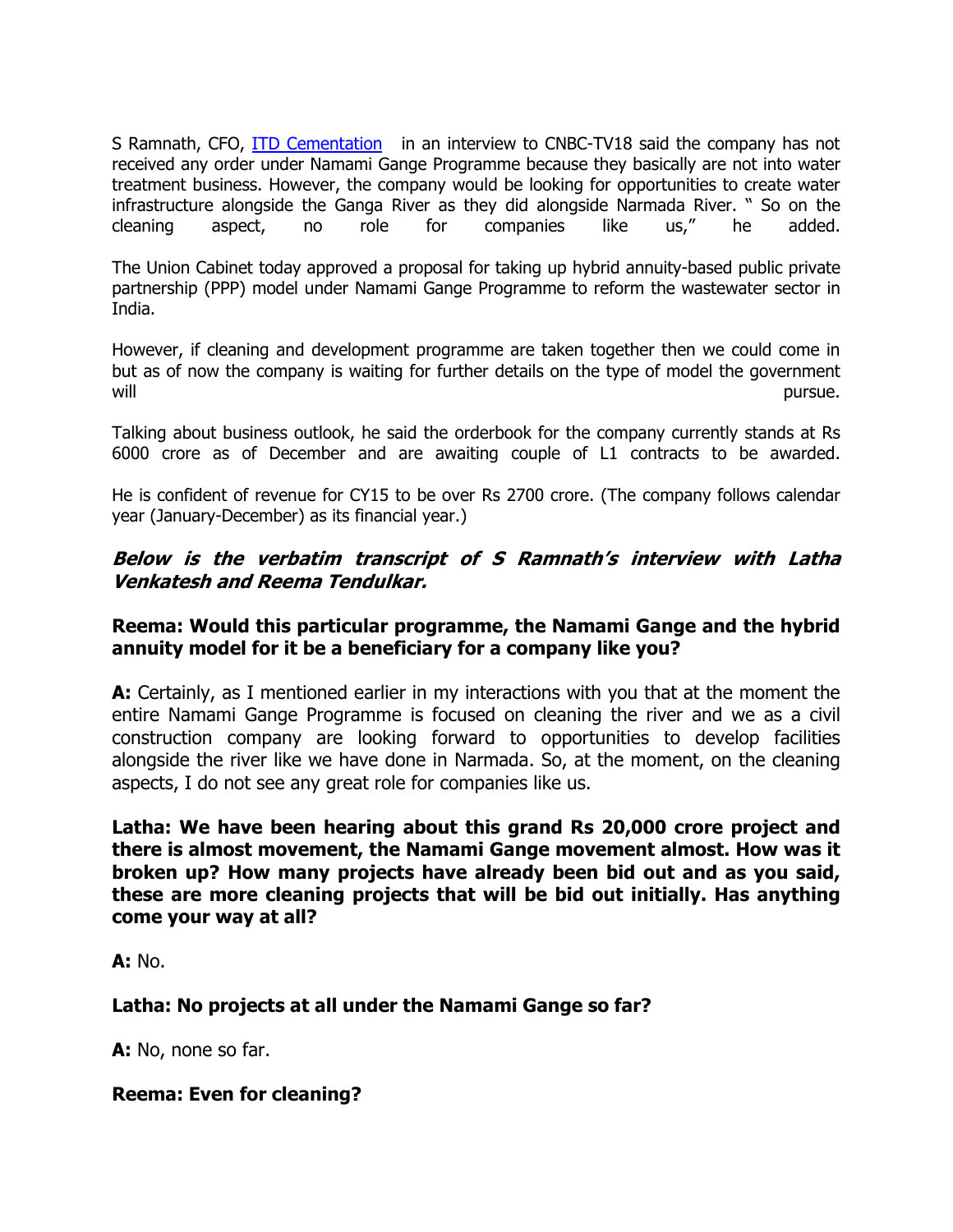A: Yes. We are not a treatment company.

# Latha: Therefore, what lag would it take for you to get projects from the government?

A: That depends on the implementation model that the government chooses to adopt. At this point in time, we are looking at their announcement and we feel that they are looking at a public private partnership (PPP) model through an annuity mode so that the people who set up the facilities, the local bodies will get the money through the polluter pay model and that will be used to finance these kind of treatment projects. So, we have to await details, specifics as to how that will enable any of these local bodies to raise funds or bonds, or what is the kind of funding they will be able to get to take up and execute these projects, because that is the real challenge; funding these projects are going to be the real challenge.

## Latha: You are not in the water treatment or the cleansing programme at all. So where do you come in? At what stage?

**A:** That is what I said. It depends on whether the government wants to take up in phases. You could have cleaning and development phases going together or the government wants to focus on cleaning and then take up development at a later stage that all depends on the type of model that they want to pursue. We await details on that.

Reema: So, as of now, there has been no conversation with the government indicating whether they want to take up development of the waterfront alongside cleaning or it will be at a later stage which could be a few years away for company like you in terms of winning orders then?

A: Yes, there are no such talks at the moment.

# Latha: What is your order book?

A: Our order book at the moment is around Rs 6,000 crore as of December. We are still awaiting a couple of L1 contracts to be awarded to us. So, as far as our order book is concerned, it is fairly robust.

#### Latha: So, what might you say the revenue run-rate for this year and the next for which you have visibility?

A: We will grow at about 15-20 percent in the calendar year 2016 and in calendar year 2015, you might have seen the nine month results. In the first nine months itself, we have a record growth of over 60 percent. So, that run-rate continues for the whole year. I think next year, on that, we would see about 15-20 percent growth and we believe that is achievable.